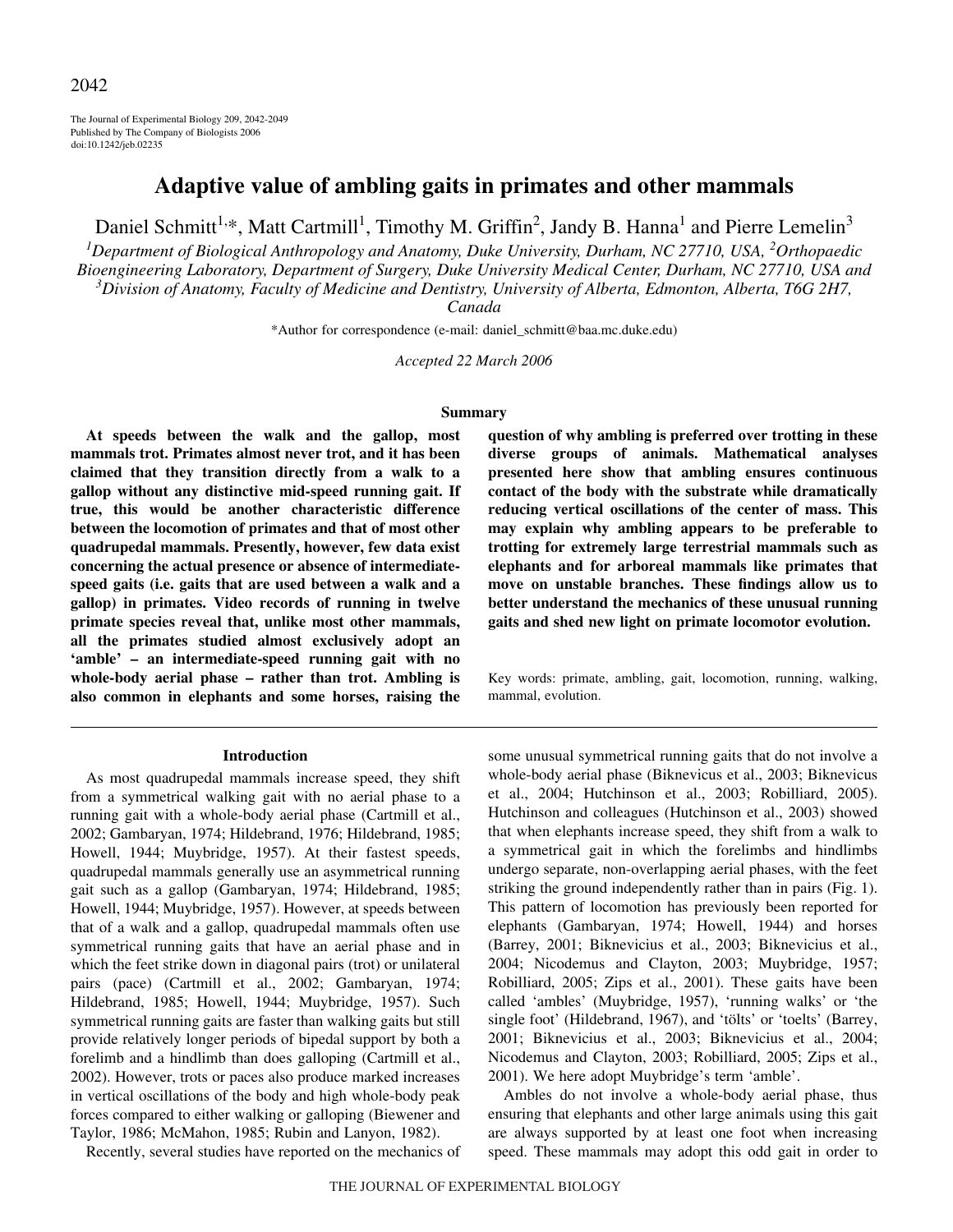Fig. 1. Ambling gait cycle in an Asian elephant (*Elephas maximus*) (top) [traced from images in (Gambaryan, 1974)] and a fat-tailed dwarf lemur (*Cheirogaleus medius*) (bottom) (traced from our videotape). Note that during an ambling gait cycle, a single forelimb (FL) or hindlimb (HL) provides support for the entire body while all the other limbs are off the substrate. Mirror-image (R/L) inversions in limb pairs between the two species at corresponding phases of the cycle reflect the difference between the lateral-sequence amble of the elephant and the diagonalsequence amble of the lemur.



avoid a whole-body aerial phase and associated vertical oscillations of the center of mass during running (Gambaryan, 1974; Hutchinson et al., 2003). This same effect has been noted in connection with the use of the amble (or 'tölt') among certain breeds of horses (Barrey, 2001; Biknevicius et al., 2003; Biknevicius et al., 2004). The classification of ambling as a type of walking or running has been debated since ambling shares characteristics with both symmetrical gait categories. The lack of a whole-body aerial phase suggests that ambles are a type of walk, and whole body mechanics collected by Robilliard support this idea (Robilliard, 2005). Biknevicius et al. argued that horses use similar spring-like limb and body mechanics during ambling and trotting (Biknevicius et al., 2003; Biknevicius et al., 2004). In this paper we refer to the amble as a 'running' gait because of the forelimb or hindlimb aerial phase and the single-peak shape of the ground reaction forces (Biknevicius et al., 2004). This categorization is not intended to imply anything about the exchange of potential and kinetic energy during ambling.

Despite considerable interest in the mechanics of ambling, no clear functional explanation exists as to why these symmetrical running gaits are used by some mammals instead of a trot or pace. This is partly because so few data exist on ambling in mammals.

An examination of locomotion in primates provides a new opportunity to explore the functional correlates of ambling. The quadrupedal locomotion of primates is unusual among mammals in many ways (Cartmill et al., 2002; Cartmill et al., 2006; Demes et al., 1994; Hildebrand, 1967; Kimura et al., 1979; Larson, 1998; Larson et al., 2000; Larson et al., 2001; Lemelin and Schmitt, 2006; Lemelin et al., 2003; Rollinson and Martin, 1981; Schmitt, 1999; Schmitt and Lemelin, 2002; Vilensky, 1989; Vilensky and Larson, 1989). The features that distinguish the walking gaits of primates include the prevalence of diagonal-sequence gaits (in which the contact of each hindfoot is followed by that of the contralateral forefoot), the use of highly protracted arm positions at forelimb

touchdown, and relatively higher vertical peak forces on the hindlimb compared to the forelimb. It has been argued that these features are part of a suite of basal primate adaptations associated with locomotion and foraging on terminal, flexible branches (Cartmill et al., 2002; Cartmill et al., 2006; Larson, 1998; Lemelin and Schmitt, 2006; Lemelin et al., 2003; Schmitt, 1999; Schmitt and Lemelin, 2002).

In addition to those features described, it has also been reported that primates almost never adopt a running trot or pace (Demes et al., 1990; Demes et al., 1994; Hildebrand, 1967; Preuschoft and Gunther, 1994; Rollinson and Martin, 1981; Schmitt, 1995; Vilensky, 1989). Some have argued that primates eschew these gaits in order to avoid abrupt changes in vertical oscillations of the body and high peak ground reaction forces (Demes et al., 1990; Demes et al., 1994; Schmitt, 1999).

Despite the widely accepted claim that primates rarely trot or pace, it remains unclear whether primates shift directly from a walk to a gallop as they increase speed or use a previously unidentified gait during this transition. Limited qualitative observations suggest that primates may in fact amble rather than trot (Hildebrand, 1967; Howell, 1944; Rollinson and Martin, 1981; Vilensky and Larson, 1989) (Fig. 1). For example, ambling has been suggested to be the gait used between a walk and a gallop in baboons (Howell, 1944), and it has also been argued that ambling is used by lemurs (Hildebrand, 1967). To date, no quantitative data exist on the distribution and details of this unusual gait in a broad sample of primates.

The fact that ambling appears to be a common, naturally occurring locomotor mode in primates provides an opportunity to explore the biomechanical and adaptive significance of ambling. This project examines the locomotor behavior of 12 primate species to test the hypothesis that primates adopt an amble rather than a trot as their preferred symmetrical running gait. A second hypothesis to be tested, based on the model of Cartmill et al., is that during ambling, primates should time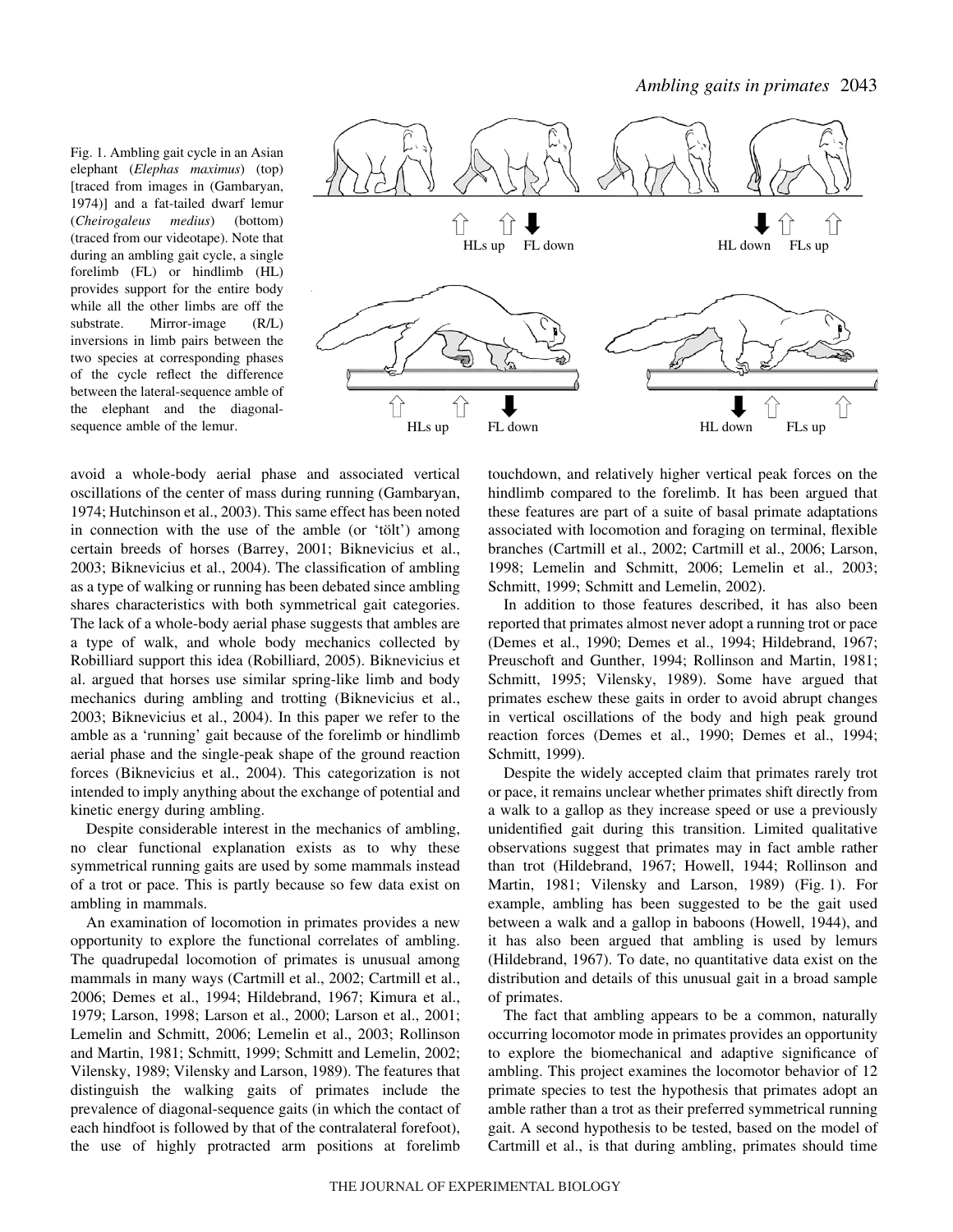# 2044 D. Schmitt and others

their footfalls in ways that maximize bipedal support by contralateral limbs (i.e. achieve a diagonality close to the trot) but prevent an aerial phase (Cartmill et al., 2002). In addition to testing these two hypotheses, a model was developed to explore the ways in which ambling influences vertical oscillations of the center of mass. This model was used to develop new ideas about why ambling may be preferred over trotting in some mammals. By studying the frequency and mechanics of ambling in a large phylogenetically and ecologically diverse group of primate species, it will be possible to draw some general conclusions about the adaptive value of this unusual gait pattern in primates and other mammals and better understand the origins of primate locomotor patterns.

### **Materials and methods**

To ascertain the distribution and functional significance of ambling, the locomotor behavior of 12 primate species under laboratory conditions was reviewed and the footfall sequence and timing for all ambles was quantified. All animals were video recorded while walking and running on long runways and raised horizontal poles. Pole diameter varied from 0.625 cm to 11.25 cm (for details, see Lemelin and Schmitt, 2006; Schmitt, 2003a; Schmitt, 2003b; Schmitt and Lemelin, 2004). The species studied included primates that vary widely in body size and substrate preference. Table 1 provides information on species, body masses, numbers of individuals used and the substrates the animals moved on. All locomotor bouts were recorded by at least one lateral-view video camera (60 Hz; shutter at  $1/1000$  s). Animals were allowed to move

freely within a Plexiglas enclosure  $(6 \text{ m} \times 1 \text{ m} \times 1 \text{ m})$  at the Primate Locomotion Laboratory at the State University of New York at Stony Brook or in a Lexan enclosure  $(6 \text{ m} \times 0.66 \text{ m})$  at the Animal Locomotion Laboratory at Duke University and at the Duke University Primate Center. A total of 1800 min of videotape were available for this study.

This study proceeded along four analytical phases. In the first phase, we determined whether gaits fitting the definition of an amble could be found in all the species available for this study. The goal in this phase was to survey the presence of ambles in a sample of primate species. To accomplish this, we searched all video records of all animals on all substrates looking specifically for ambles and counted their occurrence. Ambles were visually identified as symmetrical gaits in which there was an aerial phase for the forelimbs, the hindlimbs, or both, but never for all four limbs at once. Only one stride per locomotor bout (i.e. per traverse of the enclosure) was scored.

The goal of the second phase of this analysis was to determine the relative frequency of ambling and other gaits in the sample. In this phase we scored the frequency of ambling as part of the overall locomotor behavior of the animals under study and ascertained the frequency of other gaits, including trots and paces, using the same video records. To determine the frequency of ambling, an even sampling across videotapes was necessary. Forty steps were analyzed for each species. Steps were analyzed only on the type of substrate commonly used by the animals in the wild. For example, data for patas monkeys (*Erythrocebus patas*) were collected from videos of an animal moving on the ground, whereas data for the fat-tailed dwarf lemur (*Cheirogaleus medius*) were collected from

| Species name         | Mass $(g)^1$ | Substrate <sup>2</sup> | Number<br>of ambles $3$ |    |
|----------------------|--------------|------------------------|-------------------------|----|
| Microcebus murinus   | 61           |                        | Pole                    | 22 |
| Mirza coquereli      | 315          |                        | Pole                    | 88 |
| Cheirogaleus medius  | 282          |                        | Pole                    | 73 |
| Loris tardigradus    | 266          |                        | Pole                    | 10 |
| Callithrix jacchus   | 320          |                        | Pole                    | 56 |
| Saguinus fuscicollis | 350          |                        | Pole                    | 25 |
| Ateles geoffroyi     | 7500         |                        | Pole                    | 8  |
| Macaca fascicularis  | 6546         |                        | Pole                    | 19 |
| Macaca mulatta       | 4475         |                        | Ground                  | 61 |
| Chlorocebus aethiops | 3575         |                        | Ground                  | 21 |
| Erythrocebus patas   | 8185         |                        | Ground                  | 18 |
| Papio anubis         | 19 200       |                        | Ground                  | 24 |

Table·1. *Sample composition and size* 

All individuals are adult animals.

<sup>1</sup> Average species body mass for males and females combined (Fleagle, 1999).

<sup>2</sup>'Substrate' refers to the specific substrate considered for each primate species during the second phase of this study (see text for details). During the first phase, data were collected on a variety of pole sizes (for details, see Schmitt, 2003a; Schmitt, 2003b; Schmitt and Lemelin, 2002; Schmitt and Lemelin, 2004; Lemelin and Schmitt, 2004) and the ground – with the exception of the slender loris (*Loris tardigradus*), which never walked on the ground.

 $3$ The absolute number of ambles observed during the first phase of this study involving a search of 1800 min of video in which only ambles were noted. These values are recorded and presented to examine whether ambles are common in all primates. The relatively frequency of ambles and other gaits is displayed in Table 2.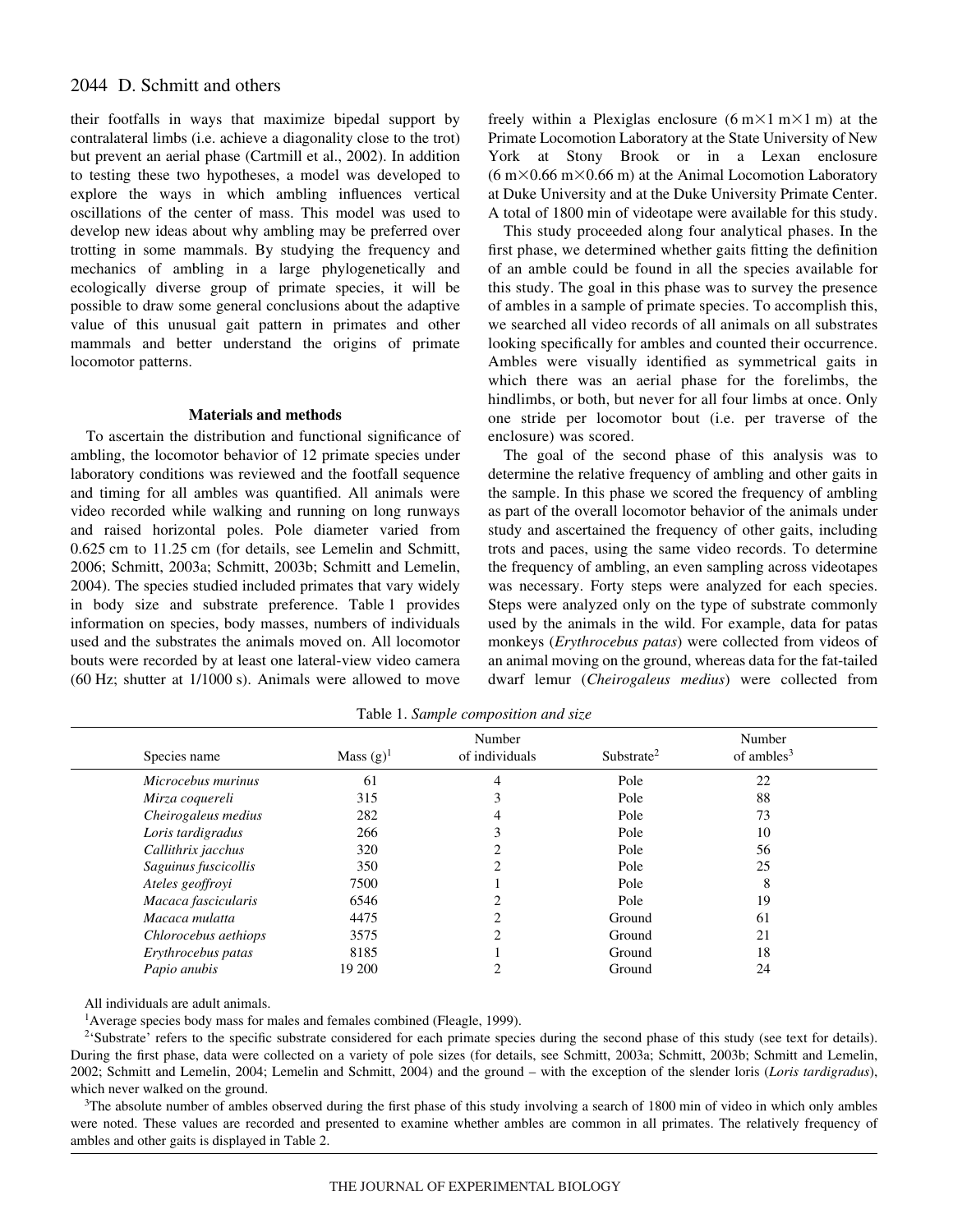videos of subjects moving on a horizontal pole. To sample without bias, the total time of available videotape for a species (e.g.  $120 \text{ min}$ ) was divided evenly to allow for collection of  $40$ strides (e.g. 3 min sample intervals). At each time interval, the gait being used by the animal was recorded. This approach provided a conservative estimate of the frequency of ambling in primates and as such it may have underestimated its frequency in species adopting the amble less commonly (i.e. ambling events may not be evenly distributed).

In the third analytical phase, we calculated the timing of the footfalls following a published method (Cartmill et al., 2002), which allows the calculation of the timing of contact and liftoff for each limb for an entire stride. These values were used to calculate duty factor (i.e. foot-ground contact time divided by stride time) for any limb and diagonality (i.e. the percent phase difference between ipsilateral fore- and hindlimb cycles). Data were then plotted on a bivariate graph. To evaluate the symmetry of a gait cycle, we followed Cartmill et al.'s convention (Cartmill et al., 2002). If the time from the first hind footfall to the next (contralateral) hind footfall was greater than 60% or less than 40% of the total stride period (±10% deviation from symmetry), the gait cycle was considered asymmetrical and rejected from further analysis. Symmetrical gaits with a limb duty factor less than 50% were identified as running gaits. Those with a diagonality value of  $50±5\%$  were identified as trots. Those with a diagonality value of 100±5% were identified as paces. Ambles were those symmetrical gaits with a duty factor less than 50% in at least one limb and diagonality between 55% and 95% or 5% and 45% such that no whole-body aerial phase occurred during the stride. The model (Cartmill et al., 2002) suggested that adjustments in footfall patterns as speed increased during walking were governed in part by the value of maintaining relatively long periods of bipedal support in which the body is supported by a forelimb and hindlimb. A similar model was applied to the ambling data.

The goal of the fourth and last phase of the analysis was to model the way in which ambling gaits may influence vertical oscillations of the center of mass compared to trotting. A model, rather than empirical data, was used in this study because our primates trotted so rarely and on the few occasions that they did so we were unable to record force plate data. Ideally, we would have liked to compare substrate reaction forces and movements of the center of mass during trotting and ambling in the animals themselves, but we were unable to do so for this study.

The theoretical foundations of the model are as follows. During trotting, diagonal limb pairs strike the ground simultaneously, thus generating peak forces twice that of a single limb acting on the whole body. In contrast, ambling animals should generate much lower peak forces acting on the whole body because the periods of simultaneous forelimb and hindlimb support are brief, thereby distributing the peak limb forces more evenly throughout the stride. Lower whole-body peak forces would be expected to reduce the vertical oscillation of the center of mass.

Vertical oscillations of the center of mass for ambling and trotting gaits were compared by mathematically modeling whole-body vertical ground reaction force patterns. In order to make this model operational, we specified values for the individual limb vertical ground reaction force, duty factor and diagonality. Vertical ground reaction force patterns for individual limbs were modeled following published methods (McNeill Alexander and Jayes, 1978). This requires selecting a shape factor for the force curves that will be used for modeling the vertical force pattern for trotting and ambling. A shape factor value of 0.0 (i.e. one-half sine wave) was chosen because it approximates the actual force patterns applied to the ground by trotting mammals and ambling primates. It is also consistent with the shape of single-limb peak force curves recorded by Biknevicius et al. for ambling horses (Biknevicius et al., 2004). We determined this relationship through data found in the literature and from our laboratory. The actual empirical value for this shape factor is  $-0.03\pm0.06$  (mean  $\pm$  s.d.), based on a sample of representative steps from three dogs (McNeill Alexander and Jayes, 1978), one horse (McGuigan and Wilson, 2003), three Old World monkeys and two prosimians (unpublished primate data from our laboratory). The data from our laboratory were collected from several single footfalls for five individuals. The method for force plate data collection is described in detail elsewhere (Schmitt, 1999; Schmitt, 2003a). All data were collected as the animal crossed an isolated section of the force-plate. Force-plate output was processed with Motus 2000 software and filtered with a Butterworth 30 Hz filter. The shape factor was then calculated following the mathematical model used (McNeill Alexander and Jayes, 1978). These values were used to set the parameters for the model. In addition, the empirical values for a single ambling step with both forelimb and hindlimb contacts for one primate were used to compare the output of the model with actual values.

Holding everything else equal, these modeled individuallimb forces were used to reconstruct whole-body ground reaction force patterns for the complete range of possible trotting and diagonal-sequence ambling combinations using a custom-written program with LabVIEW software (v 4.0.1, National Instruments, Austin, TX, USA). To do so, wholebody ground reaction force traces were created for 36 diagonality–duty factor combinations, where diagonality varied from 0.5 to 0.75 and duty factor varied from 0.25 to 0.5. These reconstructed, whole-body ground reaction forces were used in turn to calculate the vertical oscillations (i.e. displacements) of the center of mass, using Cavagna's methods (Cavagna, 1975).

### **Results**

Table 1 includes the results of the first analytical phase, in which all ambles observed for the entire sample were recorded. These data provide information on how many ambles were observed in this phase of the study and are relevant to answering the question of whether or not ambling is common in primates. Four hundred and twenty-five gait cycles were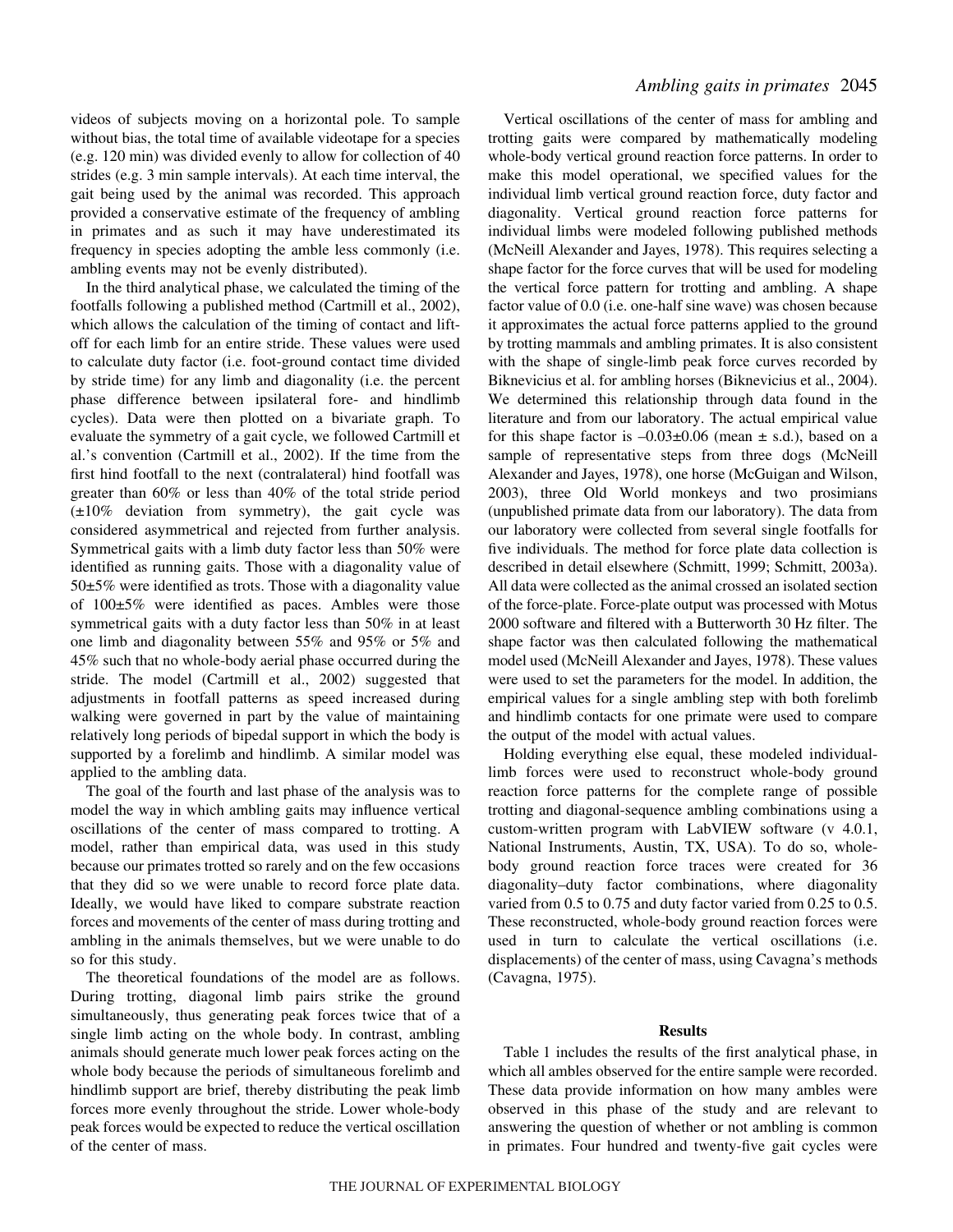# 2046 D. Schmitt and others

|                      | Walk     | Amble    | Trot           | Canter   | Gallop   | Half-<br>bound | Relative frequency $(\%)$ |                               |                                 |
|----------------------|----------|----------|----------------|----------|----------|----------------|---------------------------|-------------------------------|---------------------------------|
|                      |          |          |                |          |          |                | Ambles<br>overall         | Ambles of<br>symmetrical runs | Canters of<br>asymmetrical runs |
| Microcebus murinus   | 22       | 18       | $\overline{0}$ | $\theta$ | $\Omega$ | $\overline{0}$ | 45                        | 100                           |                                 |
| Mirza coquereli      | 25       | 13       | $\Omega$       | 2        |          | 0              | 33                        | 100                           | 100                             |
| Cheirogaleus medius  | 10       | 17       |                | 10       |          |                | 43                        | 94                            | 83                              |
| Loris tardigradus    | 39       |          | 0              | 0        |          |                | 3                         | 100                           |                                 |
| Callithrix jacchus   | 4        |          | 4              | 22       |          |                | ŏ                         | 43                            | 76                              |
| Saguinus fuscicollis | $\Omega$ |          | $\mathbf{0}$   | 32       | 6        | $\Omega$       |                           | 100                           | 84                              |
| Ateles geoffroyi     | 38       |          | $\mathbf{0}$   | $\Omega$ |          | $\Omega$       |                           | 100                           |                                 |
| Macaca fascicularis  | 40       | $\Omega$ | $\Omega$       | 0        |          | 0              |                           |                               |                                 |
| Macaca mulatta       | 23       | 12       | $\theta$       |          |          | 0              | 30                        | 100                           | 100                             |
| Chlorocebus aethiops | 14       | 4        | $\Omega$       | 12       | 10       |                | 10                        | 100                           | 55                              |
| Erythrocebus patas   | 39       |          | 0              | 0        | $\Omega$ | 0              | 3                         | 100                           |                                 |
| Papio anubis         | 27       | 6        | $\overline{0}$ | 6        |          | $\overline{0}$ | 15                        | 100                           | 86                              |
| Totals               | 281      | 79       | 5              | 89       | 22       | 4              | 17                        | 94                            | 73                              |

Table 2. *Frequency of all gait types observed and relative frequency of ambles and canters in 12 primate species* 

For each species, a total of 40 observations were made at evenly spaced time intervals throughout the video records.

visually identified as ambles. Ambling was documented in all 12 species, although this gait was more common in running quadrupeds like the Coquerel's dwarf lemur (*Mirza coquereli*) and rhesus macaque (*Macaca mulatta*) than in more deliberate quadrupeds like the slender loris (*Loris tardigradus*) or the highly suspensory spider monkey (*Ateles geoffroyi*).

Table 2 shows the absolute number of each gait type observed from a random sample of 40 steps for each species. It also includes the percentage of symmetrical running gaits that are ambles and the percentage of asymmetrical running gaits that are canters. These results show that ambling was considerably more common than trotting in primates (17% *vs* 1% of all gaits observed). Ambling represents 94% of all symmetrical running gaits observed (Table 2). The canter, an asymmetrical gait with no whole-body aerial phase (Howell, 1944), was preferred to galloping (18% *vs* 5% of all gaits observed). Canters represent 73% of all asymmetrical running gaits observed (Table 2). The amble and the canter both are gaits that allow animals to maintain at least one foot in contact with the substrate during a stride. As mentioned above, the sampling method for this phase of the analysis may have underestimated the frequency of ambling gaits relative to other gaits. Although several ambles were found for the crab-eating macaque (*Macaca fascicularis*) in the first video analysis phase (Table 1), the systematic sampling yielded no ambles at all  $(Table 2)$ .

The results of the analysis of footfall timing are displayed in Fig. 2. Footfall timing of only 295 of the original 425 gait cycles was calculated. Some steps were rejected because of asymmetry and others were not used because of incomplete video sequences due to narrow camera zoom. A bivariate graph of forelimb duty factor  $(S_f;$  percent of the stride interval during which the forelimb contacts the substrate) *vs* diagonality (phase difference between ipsilateral fore- and hindlimb touchdowns) (Fig. 2) reveals that ambles cluster around a line on the graph



Fig. 2. Modified Hildebrand diagram showing distribution of the 295 gait cycles for which diagonality  $(D)$  and duty factor  $(S_f)$  were calculated (i.e. in which deviations from symmetry were 10% or less for both forelimbs and hindlimbs). Gait cycles plotted within the blue triangles lack a whole-body aerial phase. In the upper blue triangle (diagonality >50%), animals are using diagonal-sequence ambles. In the lower blue triangle (diagonality <50%), animals are using lateralsequence ambles. Rectangular bands indicate running trots (in red) (diagonality equal to or near 50%) and paces (in yellow) (diagonality equal to or near 100% or 0%). The diagonal black line represents the equation diagonality=100–forelimb Sf [forelimb duty factor is the relevant duty factor in this case, based on the mathematical model used (Cartmill et al., 2002)]. Those gait cycles plotting directly on that line have maximal duration of bipedal support periods. Primate ambling strides plot above but close to the line, thus eliminating the whole-body aerial phase while preserving near-maximal periods of bipedal support. Note that some of the data represent running trots (mostly for *Callithrix jacchus*).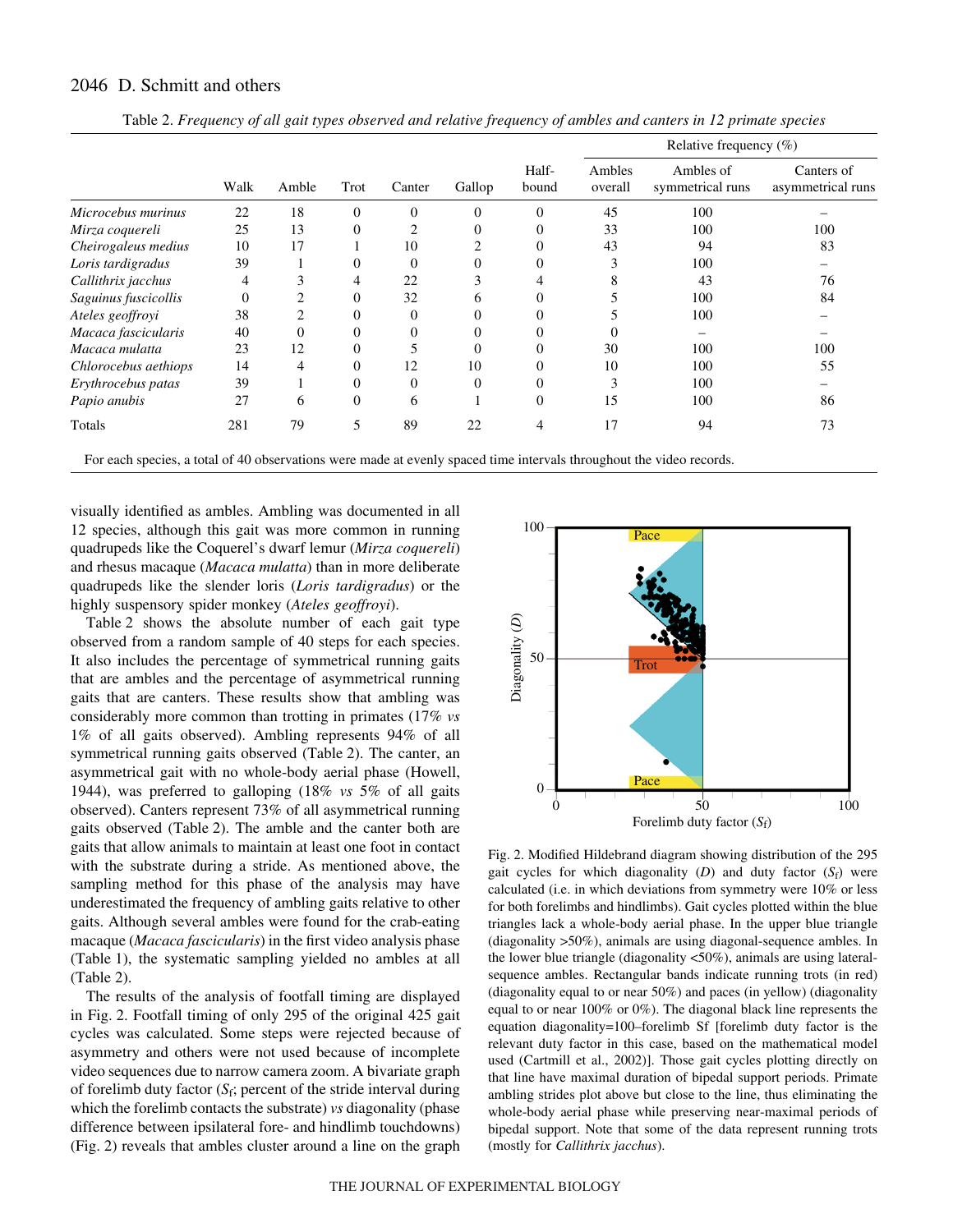Fig. 3. Empirical and modeled vertical ground reaction forces and displacements of the center of mass. (A) Empirical vertical ground reaction force data for *Cheirogaleus medius* (body mass=180 g) while ambling at  $1.2 \text{ m s}^{-1}$  along a 28 mm diameter pole. Thin lines correspond to the individual limb forces and the thick line is the total (i.e. summed) force. The black thin line represents the left fore- and hindlimb forces obtained from sequential, overlapping footfalls on a pole segment connected to a force platform. The left limb forces were replicated a half-cycle out



of phase to obtain right limb forces (gray lines). Individual limb forces were modeled following the mathematical model used (McNeill Alexander and Jayes, 1978) using empirical values for body mass and duty factor. (B) Model forces reconstructed for a whole stride for a diagonality of 63% (i.e. the diagonality used by *C. medius* in A). (C) Model forces reconstructed for a diagonality of 50% (i.e. a running trot). Horizontal bars below the reaction forces represent the footfall patterns (RH=right hindlimb, LF=left forelimb, LH=left hindlimb, and RF=right forelimb). The vertical displacements of the center of mass corresponding to the vertical force data in A–C are shown in D–F, respectively. Displacement data were calculated following published methods (Cavagna, 1975).

representing the following linear equation: diagonality= 100–*S*f. [Forelimb duty factor is the relevant duty factor in this case for the same sort of mathematical reasons that make hindlimb duty factor solely relevant in computing optimal diagonalities for diagonal sequence walks, in which hindfoot contact is followed by that of the contralateral forefoot (Cartmill et al., 2002), p. 408]. Those gaits that plot directly on this line will maximize the duration of bipedal support phases in the cycle without introducing a whole-body aerial phase. Gaits that plot below the line approach more closely to the trot, with diagonally opposite limbs moving in near-synchrony, thereby providing longer periods of bipedal support by a contralateral forelimb and hindlimb but also introducing a whole-body aerial phase. For gaits that plot above the line, bipedal support periods are reduced but there is no whole-body aerial phase. Most of the sampled primate gaits fall above the line, but close to it (Fig. 2).

The results of the final part of the analysis, which involved mathematically modeling ambling and trotting whole-body ground reaction force patterns for a range of possible diagonality–duty factor combinations, are displayed in Figs 3 and 4. Empirical data of forces and vertical displacements of the center of mass during ambling correspond closely to those we modeled for a running gait with a duty factor of 45% and a diagonality of  $63\%$  (i.e. amble) (Fig. 3). They also show that ambling greatly reduces the whole-body vertical reaction forces and displacement fluctuations compared to running gaits with a diagonality of  $50\%$  (i.e. trot) (Fig. 3). On the basis of the results of our model for a range of duty factor and

diagonality values, it was concluded that reductions in vertical displacements of the center of mass are greatest as duty factor decreases and diagonality approaches  $75\%$  (Fig. 4), which is where the majority of our primate data cluster at the lowest



Fig. 4. Vertical displacement of the center of mass across a range of different diagonality and duty factor combinations, computed from a mathematical model of the vertical component of the force exerted by the foot on the ground (McNeill Alexander and Jayes, 1978). Verticaldisplacement data are presented for diagonalities of 50–75% and duty factors of 50–25%. Empirical data (black dots) are plotted at the actual diagonality: duty factor combinations used by the primates in our sample. Ambling results in smaller vertical oscillations of the center of mass because the individual limb forces are more uniformly distributed throughout the stride, which reduces the peak force acting on the body.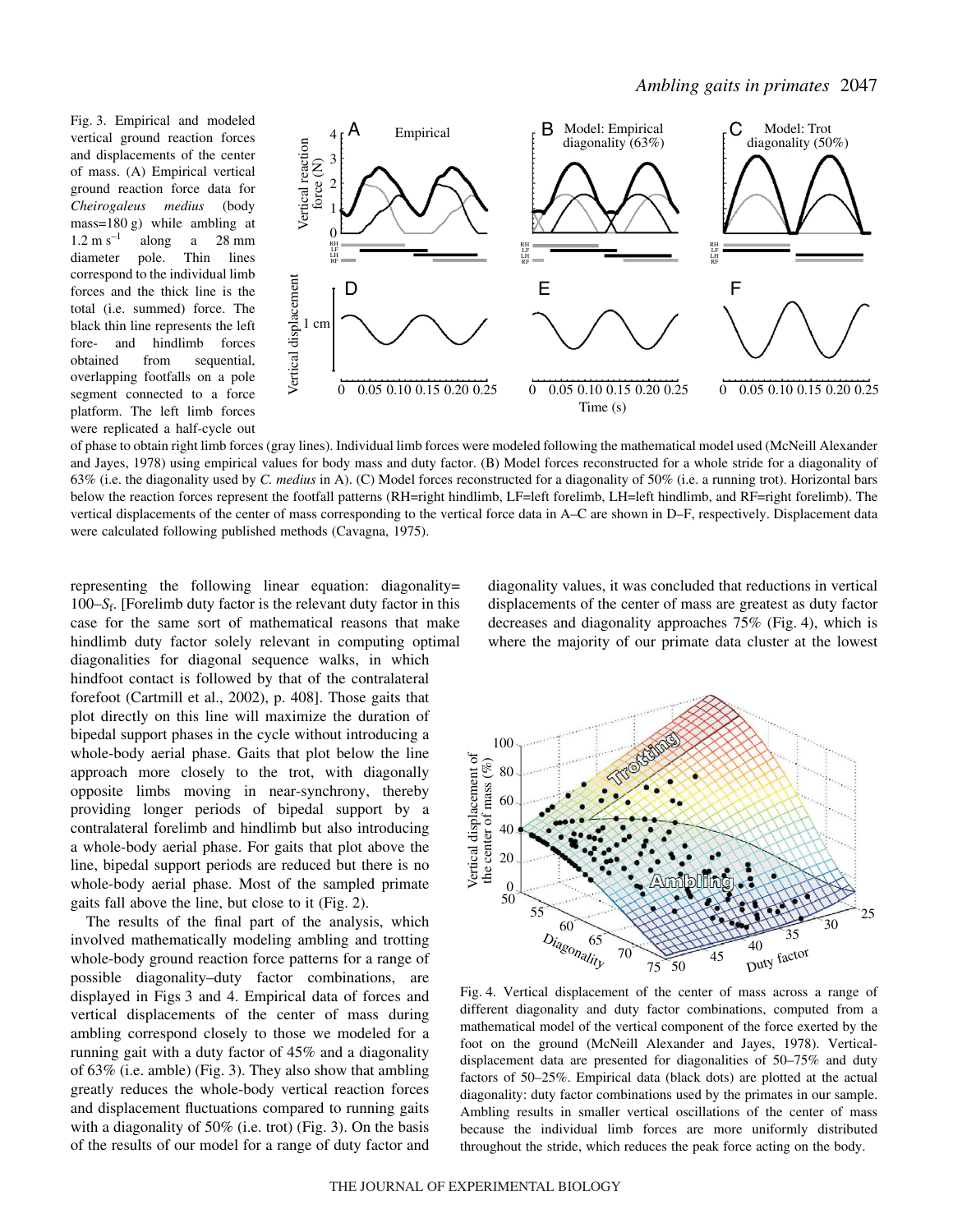observed duty factors (Fig. 2). For a duty factor value of  $35\%,$ the predicted vertical displacement of the center of mass during trotting (i.e. diagonality of 50%) is more than 50 times greater than during ambling with a diagonality of  $75\%$  (Fig. 4).

#### **Discussion**

This study of a diverse sample of primate species found that at speeds between the trot and a fast gallop, primates prefer the amble or the canter. Both gaits allow animals to maintain contact with the substrate with at least one limb at all times. These data support our hypothesis that primates adopt an amble rather than a trot as their preferred symmetrical running gait

Cartmill et al. argued that during walking, footfall timing is governed by the value of maintaining relatively long periods of support on maximized support polygons (Cartmill et al., 2002). Trotting maintains long periods of bipedal support by contralateral forelimbs and hindlimbs, but also introduces a whole-body aerial phase. In contrast, ambling eliminates the whole-body aerial phase, thus allowing an animal to maintain continuous contact with the substrate, but can also reduce the duration of bipedal support by contralateral limbs. The primates we observed in this study generally fall above the line that represents a maximized duration for contralateral bipedal support phases without introducing a whole-body aerial phase (Fig. 2). This pattern suggests that eliminating the aerial phase takes precedence over the maintenance of relatively long periods of bipedal support. However, the data on the primates follow the trend of the line in Fig. 2, suggesting that maximizing bipedal support is still an important secondary goal.

Diagonal-sequence walking gaits (i.e. contact of the right hindfoot followed by that of the left forefoot) are typical for walking primates (Cartmill et al., 2002; Hildebrand, 1967; Muybridge, 1957; Vilensky, 1989; Vilensky and Larson, 1989). All ambles we observed in our primate sample (except for one cycle) were diagonal-sequence as well (Fig. 2). This suggests that a diagonal sequence footfall pattern typifies both the walking and running gaits of primates. In contrast, ambles observed in elephants (Fig. 1) and horses are uniformly lateralsequence (i.e. contact of the right hindfoot followed by that of the right forefoot) (Biknevicius et al., 2004; Hutchinson et al., 2003).

Diagonal-sequence walking gaits may provide a biomechanical advantage in terms of stability and safety while foraging on terminal branches (Cartmill et al., 2002; Cartmill et al., 2006; Larson, 1998; Lemelin et al., 2003; Lemelin and Schmitt, 2006; Rollinson and Martin, 1981; Schmitt and Lemelin, 2002; Vilensky and Larson, 1989). It has been argued that this arboreal milieu (i.e. thin and flexible branches) was critical to the early evolution of primates (Cartmill, 1974) and that diagonal-sequence gaits, and other unique aspects of primate locomotion, are part of an adaptive complex associated with this mileu (Cartmill et al., 2002; Cartmill et al., 2006; Larson, 1998; Lemelin et al., 2003; Lemelin and Schmitt, 2006; Schmitt and Lemelin, 2002). We hypothesize that ambling represents another characteristic part of this complex

of locomotor traits that evolved very early in primate history to facilitate movement on thin branches.

Why is ambling preferable to trotting in a fine-branch arboreal environment? Our mathematical models show that adopting an amble rather than a trot allows animals to maintain a flatter trajectory of the center of mass, as suggested for elephants (Hutchinson et al., 2003). By excluding a true aerial phase, maintaining contact with the substrate with at least one limb at all times, and avoiding the simultaneous contact of limb pairs (as in a trot), the amble allows animals to avoid relatively high whole-body oscillations and to moderate whole-body peak forces when increasing locomotor speed. This could be important to animals that forage on flexible and unstable terminal branches and that may want to avoid being seen or oscillating the support when moving fast. Biknevicius et al. reported that peak single-limb forces are lower in horses during ambling compared to trotting, possibly due to changes in duty factor or limb mechanics (Biknevicius et al., 2004). They found no abrupt peak force transition when horses shift from a walk to an amble, a finding that is also consistent with preliminary force data collected in primates walking and ambling (Hanna et al., 2003).

The conclusions of this study apply to primates and primate evolution but also provide a better understanding of the use of ambling by nonprimate mammals. Although primates and elephants may have developed ambling in different contexts and for different functional reasons, the biomechanical advantages of ambling gaits appear to be the same for both, namely, continuous contact with the substrate and reduced whole-body forces and vertical oscillations of the center of mass.

We are grateful for the extensive help and support of Susan Larson and Jack Stern at the Primate Locomotion Laboratory at the State University of New York at Stony Brook, Julie Ives, Stephanie Combes, Bill Hess and Bill Hylander at the Duke University Primate Center, and Ann Zumwalt and Anita Pai in the Animal Locomotion Laboratory at Duke University. We are grateful to John Hutchinson, Jim Usherwood, and Alan Wilson for insightful discussions. We also thank Rodger Kram, John Hutchinson, Chris Wall and two anonymous reviewers for helpful comments on this project and on early drafts of this manuscript. This work was supported by NSF SBR-9209004 (D.S.), NSF BCS-9904401 (D.S., P.L.), NSF BCS-0137930 (M.C., D.S., P.L.), NRSA NIH AR051672 (T.G.) and an NSF GRF (J.H.).

### **References**

- **Barrey, E.** (2001). Inter-limb coordination. In *Equine Locomotion* (ed. W. Back and H. M. Clayton), pp. 77-94. London: W. B. Saunders.
- **Biewener, A. A. and Taylor, C. R.** (1986). Bone strain: a determinant of gait and speed? *J. Exp. Biol.* **123**, 383-400.
- **Biknevicius, A. R., Mullineaux, D. R. and Clayton, H. M.** (2003). Taking the walk for a run: locomotor mechanics of lateral sequence singlefoot gaits. *Integr. Comp. Biol.* **43**, 988.
- Biknevicius, A. R., Mullineaux, D. R. and Clayton, H. M. (2004). Ground reaction forces and limb function in tolting horses. *Equine Vet. J.* **36**, 743- 747.